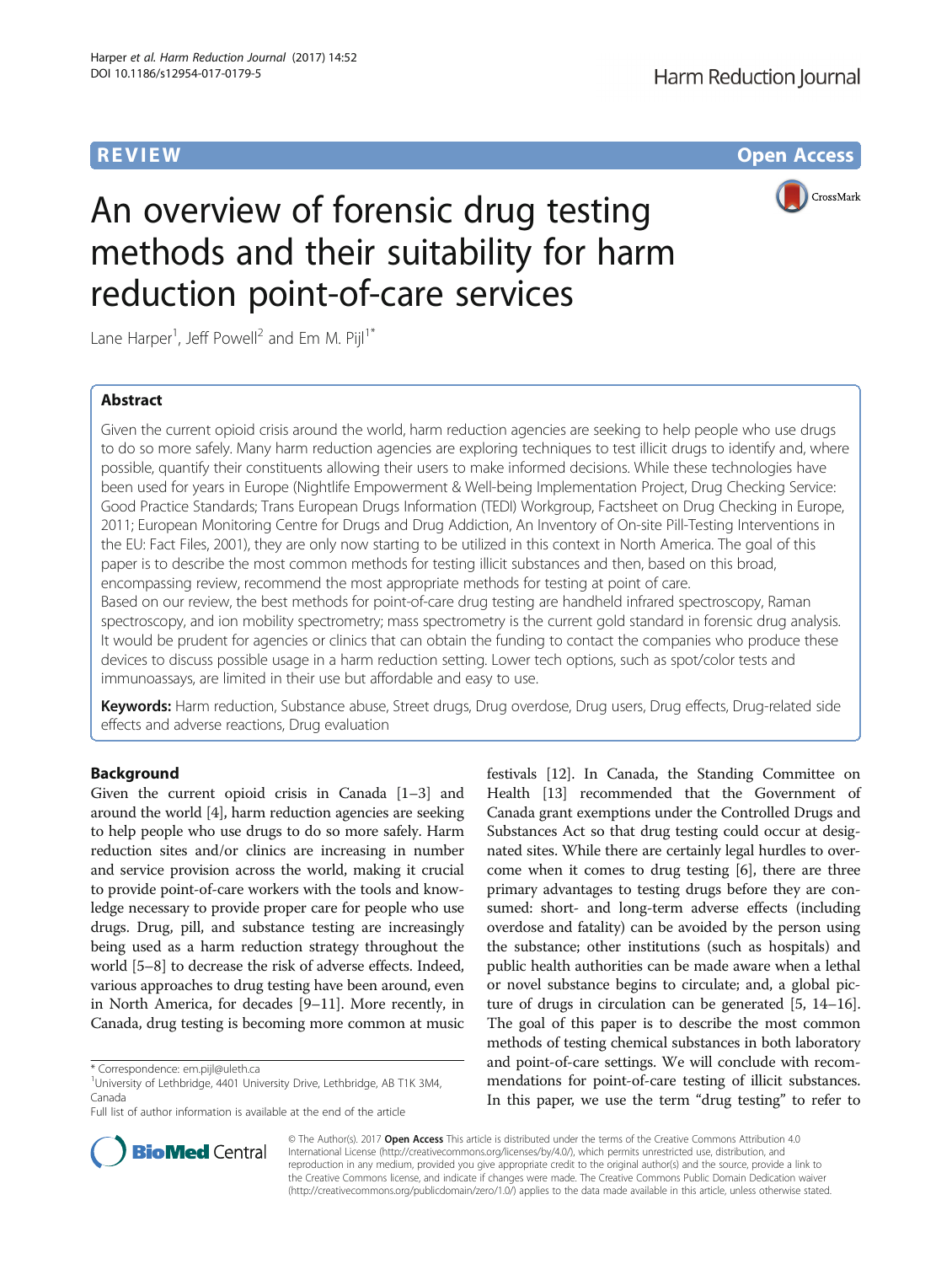the forensic testing of illicit substances in their intended consumption form. Please note that the legal issues surrounding, and the service models of, drug testing are beyond the scope of this paper.

#### Introduction to substance testing methods

The following methods have been validated by the Scientific Working Group for the Analysis of Seized Drugs (SWGDRUG). Scientific Working Groups consist of scientific subject-matter experts who collaborate to determine best practices and develop consensus standards. As such, these methods have been proven to be effective in the analysis of unknown (forensic) examination of illicit substances and are therefore also the best methods to use in identifying unknown substances. Not all of these methods are easily accessible in a point-of-care framework, as some require high technical knowledge and/or a laboratory setting. Therefore, any of the following methods may be suitable on a case-by-case basis. This is due to the fact that some clinics may be able to easily access more discriminatory methods, through direct funding or industry partnership, whereas some clinics may have to rely on less precise testing methodologies and equipment due to lack of funding or support.

More discriminatory methods carry a much larger price tag to invest in the proper equipment. This may require community partnerships or a serious costbenefit analysis or both. To keep the information precise and to attempt to interpret some of the associated technical details, the methods have been broken down into subheadings. Each method has three subheadings: "How does it work?" (a brief discussion of the theory behind the method), "What substances can be detected and how accurately?", and "How easy is it to use?" The methods have also been broadly assigned into two larger categories: most discriminatory, or methods that will accurately identify a substance/mixture and that also have the potential to quantify the amount of substance, and least discriminatory, or methods that presumptively identify a substance and/or mixture without quantification. At the end of the paper, there will be a recommendation section that will focus strictly on the best methods/devices considering only point-of-care situations. The methods are summarized in Table [1.](#page-2-0)

#### Most discriminatory

#### Mass spectrometry

#### How does it work?

Mass spectrometry (MS) is the most discriminatory of the drug testing techniques. Mass spectrometry measures the precise molecular mass of ions as determined by their mass to charge ratio  $(m/z)$  and is the current gold standard in forensic drug analysis [\[17\]](#page-12-0). In general, mass spectrometry requires separation, ionization, and finally detection. Separation can be accomplished through gas chromatography (GC), liquid chromatography (LC), or capillary electrophoresis (CE). There are various ionization methods. The most commonly used in analysis of illicit substances are electron ionization (EI), atmospheric pressure chemical ionization (APCI), electrospray ionization (ESI), matrix-assisted laser desorption ionization (MALDI), atmospheric pressure photoionization (APPI), fast atom bombardment (FAB), and more recently direct analysis in real time (DART). Ionization methods can be grouped into hard or soft techniques.

Hard techniques like EI, FAB, and APCI cause molecules to fragment generating complex mass spectra. Fragmentation is useful in analysis because molecules have known fragmentation patterns. A spectral database allows for a computer to quickly match spectra and determine the molecular species. Hard techniques are limited to detecting small molecules. Most illicit drugs are small molecules with the exception of drugs of a biological nature being consumed in their raw form.

Soft ionization techniques such as MALDI and ESI minimize fragmentation and allow for the molecules being analyzed to remain intact. Soft ionization techniques are useful for large biomolecules such as proteins.

DART is of particular interest as it allows nondestructive testing, is fast, and can quickly quantify when used with an internal standard. A pill can be held in front of the gas stream and within seconds determine the molecular species present. DART does not require separation of each molecular species prior to analysis allowing untrained personnel to collect data [\[18](#page-12-0)].

#### What substances can be detected and how accurately?

Virtually, any substance can be identified using MS in combination with a separation (chromatographic) technique. Sensitivity of current mass spectrometers allows for detection of analytes at concentration in the attomolar range (10<sup>−</sup>18) [\[19](#page-12-0)]. MS has increased sensitivity over some other analytical techniques as the analyzer, a masscharge filter, reduces background interference (i.e., a clearer reading/analyte fingerprint can be produced). It demonstrates excellent specificity due to characteristic fragmentation patterns, high resolution, and unique filtering abilities available especially in tandem or higher order mass spectrometry [[20\]](#page-12-0).

MS provides information about molecular mass and isotopic abundance of elements and temporally resolved chemical data, allowing for highly accurate identification. Newer devices are easier to utilize and much smaller than older versions. Interfacing with computers allows for refined database searches, making the drug identification process easier.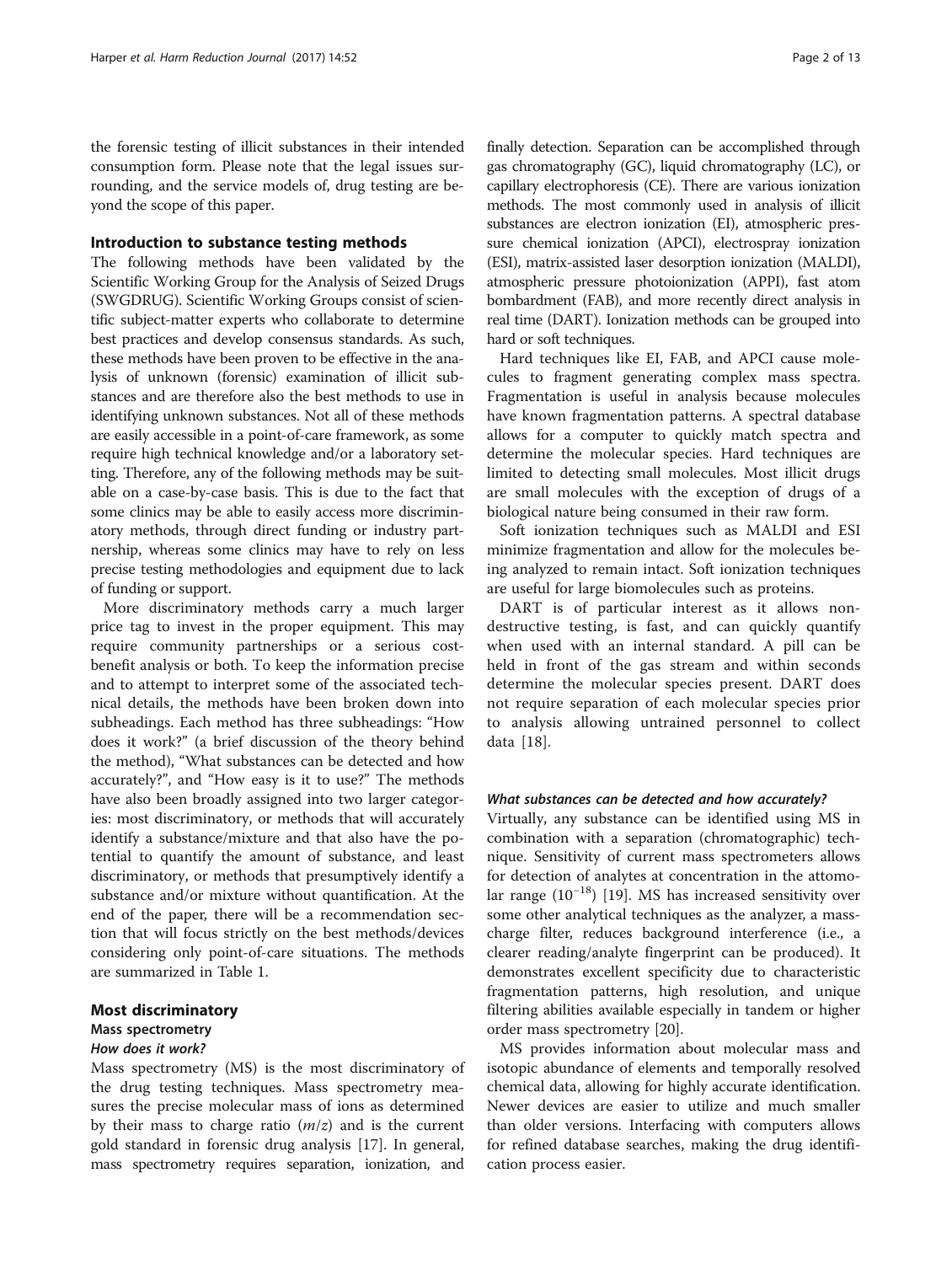<span id="page-2-0"></span>

|                         | Method                       | Discrimination Substances   |                                                                                              | (qualify)<br>Identify | (quantify)<br>Amount | sample?<br>Destroy       | Point of<br>care<br>da | Cost (USD)                                                                                                                                           | Ease of use                                   | Time required<br>for results             |
|-------------------------|------------------------------|-----------------------------|----------------------------------------------------------------------------------------------|-----------------------|----------------------|--------------------------|------------------------|------------------------------------------------------------------------------------------------------------------------------------------------------|-----------------------------------------------|------------------------------------------|
| discriminatory<br>Most  | Mass<br>Spectrometry         | $\star\star\star\star\star$ | δ<br>Virtually                                                                               | ↘                     | ↘                    | Yes                      | ↘                      | \$5000 (used, older)-<br>(reagents, servicing)<br>Plus recurring costs<br>advanced models)<br>200.000+ (new,                                         | Intermediate-advanced<br>(depending on model) | Minutes                                  |
|                         | spectrometry<br>Infrared     | *****                       | Virtually any                                                                                | ↘                     | ↘                    | $\frac{0}{2}$            | ↘<br>↘                 | \$4000 (used, older)-<br>(licensing, servicing)<br>Plus recurring costs<br>advanced models)<br>10,000-60,000<br>100,000 (new,<br>Portable:           | Basic-advanced (depending<br>on model)        | minutes (Inc.<br>Second to<br>Portable)  |
|                         | Spectroscopy<br>Raman        | *****                       | Virtually any                                                                                | ↘                     | ↘                    | $\frac{1}{2}$            | ↘<br>↘                 | \$5000 (used, older)-<br>(licensing, servicing)<br>Plus recurring costs<br>advanced models)<br>10,000-60,000<br>100,000 (new,<br>Portable:           | Basic-advanced (depending<br>on model)        | minutes (Inc.<br>Seconds to<br>Portable) |
|                         | diffractometry<br>$X$ -ray   | $\star\star\star$           | Crystalline (solids)                                                                         | ↘                     | ↘                    | $\frac{1}{2}$            | ゝ                      | Plus recurring costs<br>(reagents, servicing)<br>\$50,000-250,000+                                                                                   | -expert<br>Advanced-                          | Minutes to<br>hours                      |
| discriminatory<br>Least | chromatography<br>Thin-layer | $\star\star$                | abuse; possibly not some<br>Most common drugs of<br>novel psychoactive<br>substances         | ↘                     |                      | Yes                      | ↘<br>↘                 | on volume of usage<br>month depending<br>Recurring costs:<br>\$100-1000 per<br>(bulk reagents)<br>Initial supplies:<br>\$1000-3000                   | Basic-intermediate                            | Minutes to<br>hours                      |
|                         | spectroscopy<br>Ultraviolet  | $\star\star$                | Most common drugs<br>of abuse                                                                | ↘                     |                      | $\stackrel{\circ}{\geq}$ | ↘<br>↘                 | \$3000-10,000                                                                                                                                        | Basic-intermediate                            | Minutes                                  |
|                         | Spot/color tests             | $\star$                     | characterized (i.e., possibly<br>of abuse; must be already<br>Most common drugs<br>not some) | ↘                     |                      | Yes                      | ↘<br>ゝ                 | of usage (bulk reagents)<br>depending on volume<br>\$100-500 per month<br>Approximately 2-5<br>Recurring costs:<br>dollars per test<br>(in house)    | Basic-intermediate                            | Seconds to<br>minutes                    |
|                         | Microcrystalline<br>tests    | $\overset{\bigstar}{\ast}$  | Several                                                                                      | ↘                     |                      | Yes                      | ↘<br>↘                 | depending on volume<br>\$100-500 per month<br>Approximately 2-4<br>dollars per test (in<br>Recurring costs:<br>of usage (bulk<br>reagents)<br>house) | Intermediate-advanced                         | Minutes                                  |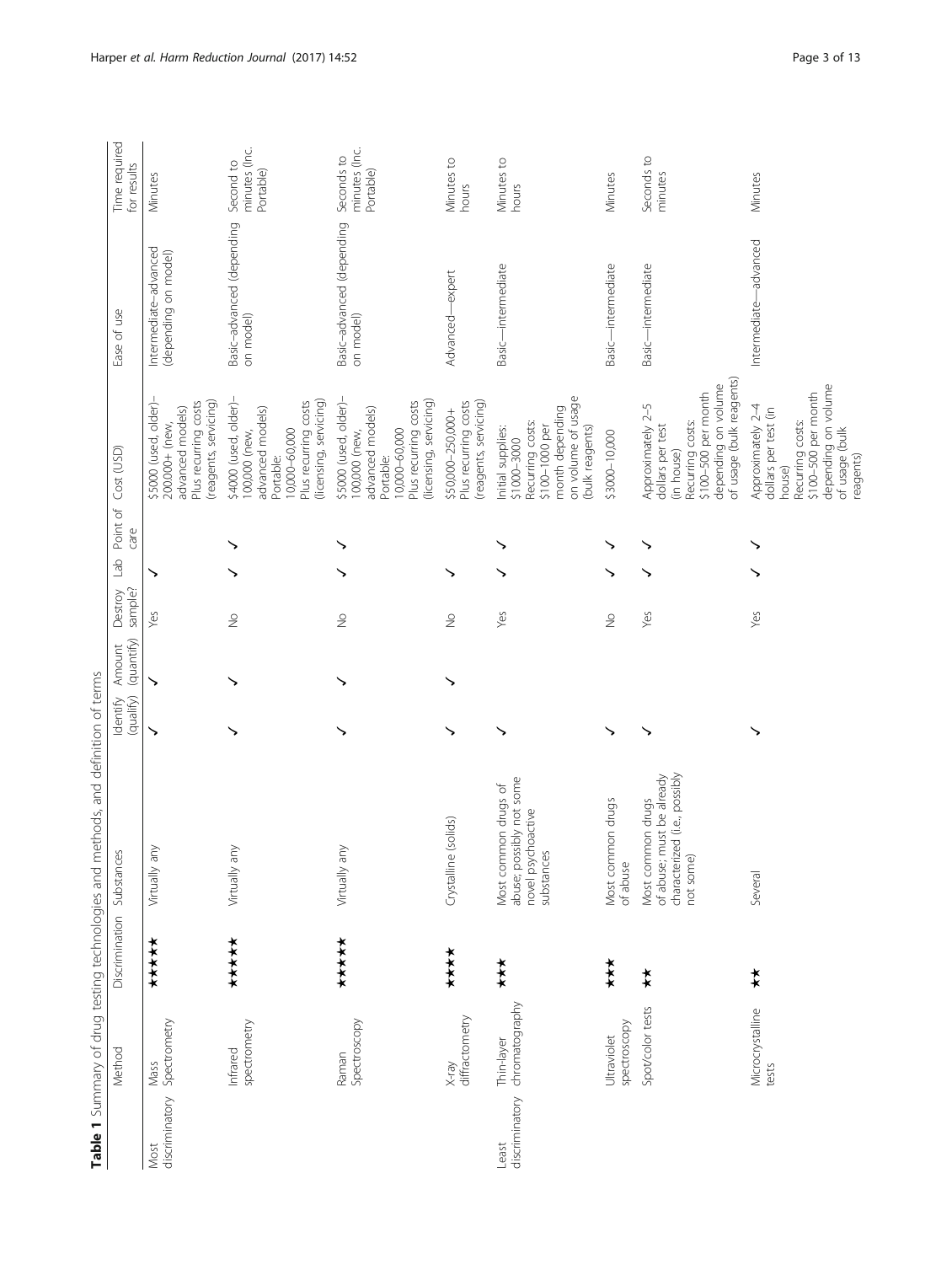|                                                                                                                                                                             | Minutes                                                                                                                                               | Seconds to<br>minutes                                                                                                             |  |
|-----------------------------------------------------------------------------------------------------------------------------------------------------------------------------|-------------------------------------------------------------------------------------------------------------------------------------------------------|-----------------------------------------------------------------------------------------------------------------------------------|--|
|                                                                                                                                                                             | Intermediate-advanced                                                                                                                                 | Basic-intermediate                                                                                                                |  |
|                                                                                                                                                                             | volume of usage (bulk<br>month depending on<br>\$5000-20,000 for<br>nitial equipment<br>(analyzer)<br>Recurring costs:<br>\$300-1000 per<br>reagents) | depending on volume<br>\$50-400 per month,<br>Approximately 1-5<br>Recurring costs:<br>dollars per test<br>(in house)<br>of usage |  |
|                                                                                                                                                                             |                                                                                                                                                       |                                                                                                                                   |  |
|                                                                                                                                                                             | Yes                                                                                                                                                   | Yes                                                                                                                               |  |
| string terms (contribute the same of the same of the same of the same of the same of the context of the context of the same of the same of the same of the same of $\sigma$ |                                                                                                                                                       |                                                                                                                                   |  |
|                                                                                                                                                                             | Various metabolized drugs in<br>urine samples                                                                                                         | Fentanyl                                                                                                                          |  |
|                                                                                                                                                                             |                                                                                                                                                       | $\ast$                                                                                                                            |  |
|                                                                                                                                                                             | <b>KX</b><br>Mumunoassay                                                                                                                              | Urine dipstick<br>test                                                                                                            |  |

athode and dofinition of torme (Continuad) Table 1 Summary of drug testing technologies and methods, and definition of terms (Continued)  $\{$  $\overline{\xi}$ Ŕ J. J, J, Ŕ  $\frac{1}{4}$ .<br>سام Ċ Table 1

experience. Usually taught directly or indirectly by an expert in the subject/field. Occasionally, an intermediate user may become advanced without advanced education through diligence and interest. Requires weeks None—requires absolutely no knowledge or training. Basic—requires simple (hours to days) training by someone who knows the technique or theory, but is not an expert in the field, i.e., someone with intermediate,<br>None—requi experience. Usually taught directly by an expert in the subject/field. Occasionally, an intermediate user may become advanced without advanced education through diligence and interest. Requires weeks may also be provided by someone from a device manufacturing company who provides a seminar or some sort of direct training in usage of a technique or device. Typically always requires months to years depend-None—requires absolutely no knowledge or training. Basic—requires simple (hours to days) training by someone who knows the technique or theory, but is not an expert in the field, i.e., someone with intermediate, may also be provided by someone from a device manufacturing company who provides a seminar or some sort of direct training in usage of a technique or device. Typically always requires months to years dependadvanced, or expert skill/knowledge. Intermediate—requires a higher level of knowledge or skill, although that may be obtained from either following previous instructions obtained (i.e., gaining experience) while a<br>basic u advanced, or expert skill/knowledge. Intermediate—requires a higher level of knowledge or skill, although that may be obtained from either following previous instructions obtained (i.e., gaining experience) while a to months (a typical semester). Expert—an expert in the area, almost almost has post-secondary education related to the field. May be a bachelor, master, or PhD holder or very high specialized training. Instruction to months (a typical semester). Expert—an expert in the area, almost always has post-secondary education related to the field. May be a bachelor, master, or PhD holder or very high specialized training. Instruction basic user, or from further instruction from an advanced or expert level user. Usually requires days to weeks of experience depending on technique. Advanced—requires some college or university level theory or ing on difficulty of the subject ing on difficulty of the subject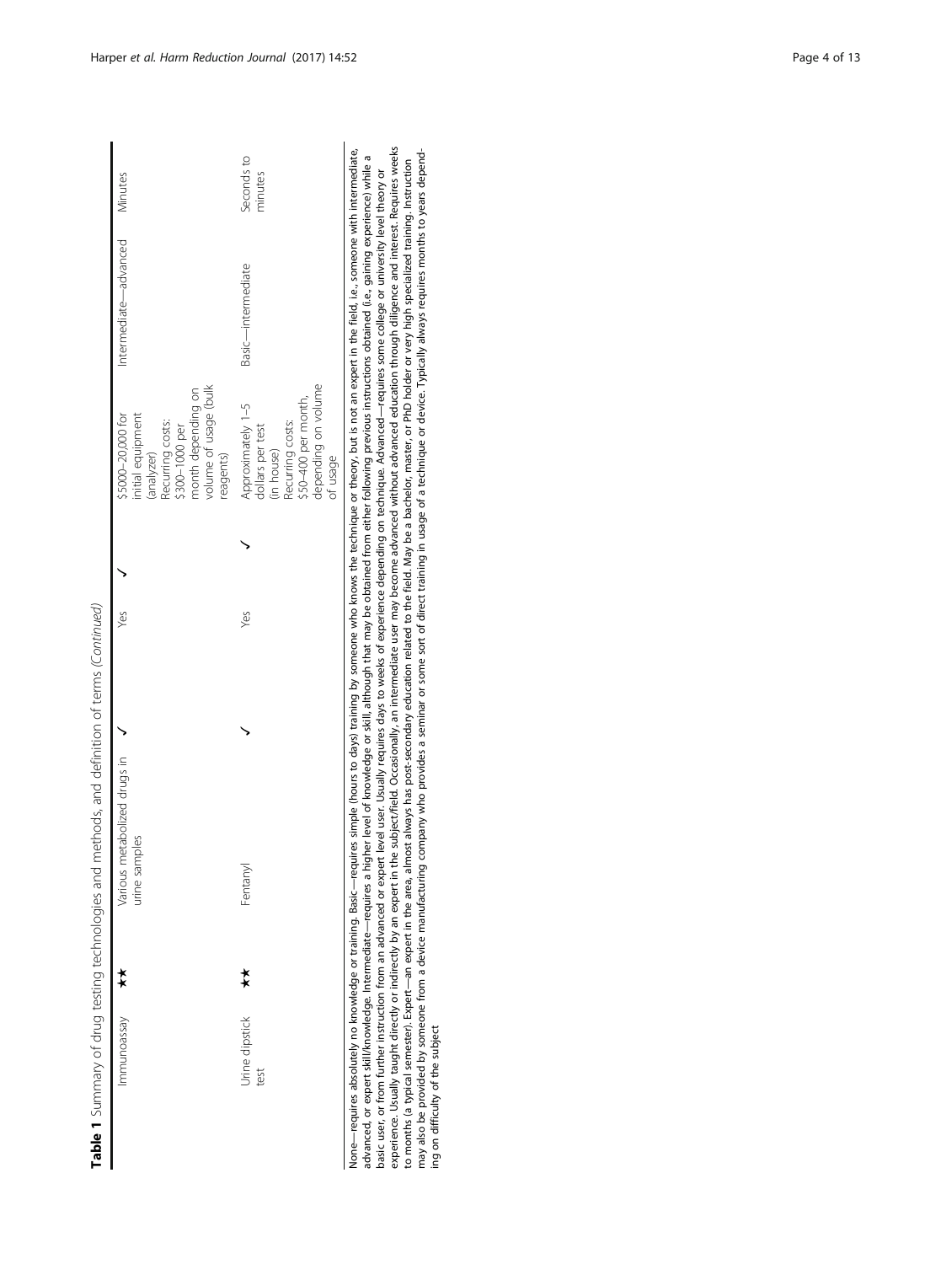A major drawback of MS is that the tested sample taken from the supply is destroyed by the testing process (DART being an exception). Only a very small sample size (milligrams) is required. There are also continuing costs due to consumable materials required, and some of these consumables are poisonous/hazardous. Complex mixtures must be separated with a chromatographic technique (either gas or liquid chromatography) to correctly identify each constituent (unless using DART).

#### How easy is it to use?

The expertise required to utilize this technology is intermediate to expert (for definitions of terms in context with this paper please, see Table [1](#page-2-0)). Individuals should have some theoretical knowledge of how the technology and specific instrument work and specialized training from an expert. The cost of a mass spectrometer can vary from US\$5000 to US\$1,000,000. While an older used mass spectrometer may be less expensive upfront, it is not necessarily suitable for point-of-care drug testing. There are also considerable ongoing operational costs, such as chromatography (separation) reagents, gas consumables (nitrogen, helium, etc.), sample preparation items, and routine maintenance and service. Some labs offer MS services with costs between US\$5 and US\$100 per sample.

#### Ion mobility spectrometry How does it work?

Ion mobility spectrometry (IMS) separates and identifies ions based on their speed through a carrier gas. Ion mobility is dependent on three molecular characteristics: the charge, reduced mass, and the collision cross section of the ion. IMS requires ionization before samples are passed into the instrument. This can be accomplished by ESI, MALDI, APPI, and coronal discharge or by using radioactive sources such as nickel-63.

There are many designs for ion mobility spectrometers including drift tube, ion trap, traveling wave, high-field asymmetric waveform, and differential mobility types. Drift tube IMS determines the ion mobility based on the amount of time it takes for ions to reach the detector. Many modern instruments use a drift tube for analysis.

Of interest is the field asymmetric subtype of the highfield asymmetric waveform IMS. A field asymmetric ion mobility spectrometer (FAIMS) uses a high (strong) electric field to control the movement of the ions through a physical filter. A pulsing electric field can then be applied to select for ions with specific ion mobility. Only ions with the specifically selected mobility will be able to maintain a stable trajectory through the filter. The others will crash into the side walls and not reach the detector.

## What substances can be detected and how accurately?

Any small molecule of illicit substance can be detected very quickly and accurately. FAIMS sensitivity is based on multiple characteristics of both the ion of interest and the physical environment. IMS can detect one molecule in a billion (ppb) and is very selective. IMS selectivity can be further enhanced when using FAIMS. FAIMS is able to operate in environments with high levels of interference with minimal adjustment to operating conditions [\[21](#page-12-0)]. IMS is non-destructive and only requires a very small sample if a quantitative method calls for destructive testing. Determination is very quick and can be accomplished in a few seconds even for a complex sample.

# How easy is it to use?

IMS instruments do not require a trained operator. They can be used to quickly analyze a sample. Identification does require a database of known molecules to compare the sample against. The process of building a database would require a trained chemist using another technique or a standard. Once built, a database could be referenced from any instrument without additional technical help [[22\]](#page-12-0). Quantification is possible when using internal standards or prebuilt methods. IMS is regularly used by law enforcement agencies at airports to detect narcotics and explosives. Minimal maintenance, ease of use by non-technical personnel, low cost, fast and accurate determination, minimal cost of consumables, and robust methodologies make IMS one the best choices for drug identification.

#### Infrared spectrometry

#### How does it work?

Infrared (IR) spectroscopy is another highly discriminatory method and is based on the measurement of the amount of IR radiation which is absorbed or emitted by a sample as a function of wavelength. A spectrum is obtained by passing infrared radiation through a sample and determining the amount of the incident radiation (radiation that actually hits the molecule rather than passing through) that is absorbed at each IR frequency [[23\]](#page-12-0). Interpretation of the spectra allows for determination of molecular functional groups. The IR spectra of a pure molecular compound provides a distinctive fingerprint which can be easily differentiated from the IR absorption pattern of other compounds, including compounds with the same chemical formula, but a different arrangement of atoms in the molecule (known as isomers) [\[23\]](#page-12-0). An advantage of IR techniques is that virtually, all compounds have IR active vibrational modes and can therefore be investigated both qualitatively and quantitatively. However, quantitative analysis can pose a problem with unknown samples and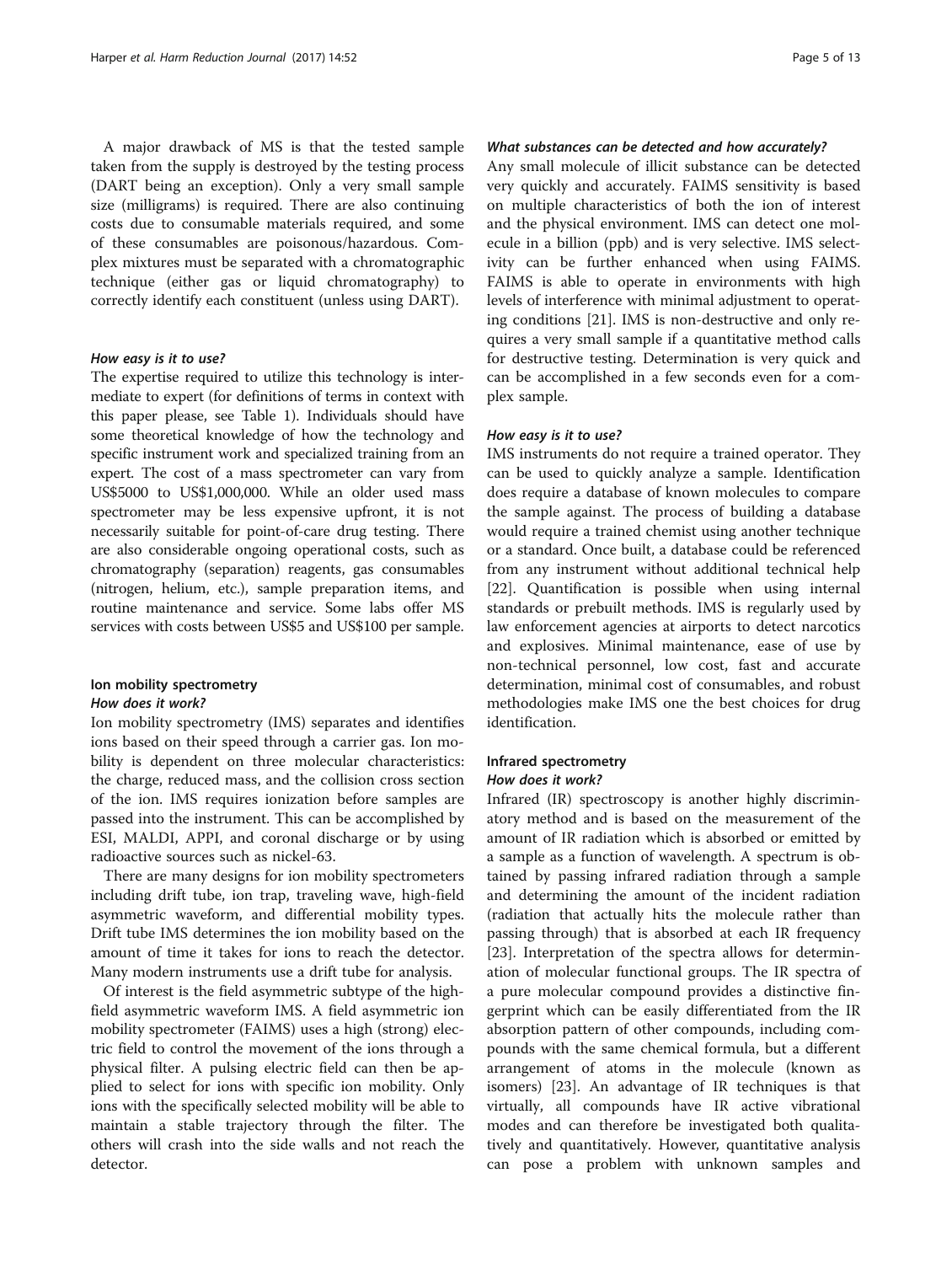mixtures. The spectroscopic expertise required to forensically analyze and quantify a substance may be difficult or impossible to find in harm reduction clinics. Most papers that describe relatively simple quantification methods are carried out in pharmaceutical research with controlled standards, methodologies, and standards. While quantification of unknown substances is technically possible, it really comes down to a case-by-case basis and is generally a laborious process undertaken by advanced to expert level technicians and chemists in forensic laboratories. It is highly unlikely that quantification would be viable using this technology in this kind of setting. Recent advances in IR technology have allowed for the development of portable IR devices.

#### What substances can be detected and how accurately?

When reference spectra are available, most compounds can be unambiguously identified based on their IR spectra. Drugs can be identified through a searchable database (such as [http://webbook.nist.gov/](http://webbook.nist.gov)). IR cannot distinguish enantiomers (similar to MS) [\[24](#page-12-0)]. According to the SWGDRUG [\[24](#page-12-0)], IR can produce structural information that will provide sufficient selectivity that generates the highest discriminating capability. IR can discriminate between diastereomers (such as pseudoephedrine and ephedrine) and free base/acid and salt forms. Free base/acid and salt forms refer to differences in physical properties that can alter the application of the substance. Free base is usually more volatile and normally has a lower boiling point, allowing the substance to be smoked. The salt form is usually more stable and tends to be crystalline and dissolvable in water, allowing for ingestion, insufflation (inhaling through the nose), or injection. A common example is crack cocaine (free base) and cocaine (salt); they are in fact the same drug (cocaine), and the actual effect on the body is the same, but due to different absorption and dosages based on method of use, it is possible to observe a spectrum of differing responses to each of the drugs. One of the notable benefits of IR spectroscopy is that it does not destroy the sample provided—an important consideration when working with drugs and the people who use them. As well, it requires only a very small sample size in the range of milligrams or less. Additionally, samples can be studied in virtually any physical state (primarily solid or liquid). Interference is very common and causes difficulty in identification.

#### How easy is it to use?

The level of expertise required to use this technology varies depending on the device. There are portable IR devices on the market that have been optimized for basic to intermediate knowledge base, such as by outreach workers. These devices can analyze the obtained

spectrum and search internal databases to display the identified substance or substances in a mixture (to a certain concentration, based on the specifications of a given device). This is considered presumptive or qualitative testing, in that it may only give an accurate breakdown of the constituents of a substance or mixture and sometimes offer a semi-quantitative analysis (i.e., rankordered most to least in a mixture). For quantification (as percent mass by total mixture weight), Sorak et al. have shown that some portable IR devices may be used for low error quantitative analysis [[25\]](#page-12-0); although in order to interpret the obtained spectrum in the these devices in a quantitative manner, advanced to expert level knowledge is required as the devices do not perform this task for the user. Many other IR devices also require at least an intermediate level understanding of the procedures and some require advanced to expert knowledge to correctly analyze and quantify the substances (including operation of the equipment and database searching). Costs of IR devices can be anywhere from the low thousands to US\$60,000 and above.

#### Raman spectroscopy

#### How does it work?

Raman spectroscopy is an optical technique based on the inelastic scattering of radiation after it interacts with matter. The interaction of incident radiation with the molecules of the substance gives spectral vibrational information [[26\]](#page-12-0). The technique involves shining a laser on a sample and detecting the scattered light. A small amount of the scattered light is shifted in energy from the laser frequency due to electromagnetic and molecular interactions in the sample [\[26\]](#page-12-0). Plotting the intensity of the shifted light versus frequency gives a Raman spectrum of the sample. An exciting breakthrough in this technology is the development of handheld, portable Raman spectrometers. Many of these devices, most notably the TruNarc device by Thermo Fisher Scientific, have been optimized for drugs of abuse detection with simple "point and shoot" action. These devices also search databases in real time at a device level and give a clear readout of what substance(s) were detected.

#### What substances can be detected and how accurately?

Virtually, any drug can be identified with Raman spectroscopy. It can be used to determine active pharmaceutical ingredients (APIs) as well as molecules with the same chemical formula but different molecular arrangement and polymorphs. This is important as many of the novel psychoactive substances that have been emerging are isomers, derivatives, and analogues of many of the classical drugs of abuse. Being able to differentiate between small differences in physical or chemical structure aids greatly in unambiguous identification. Portable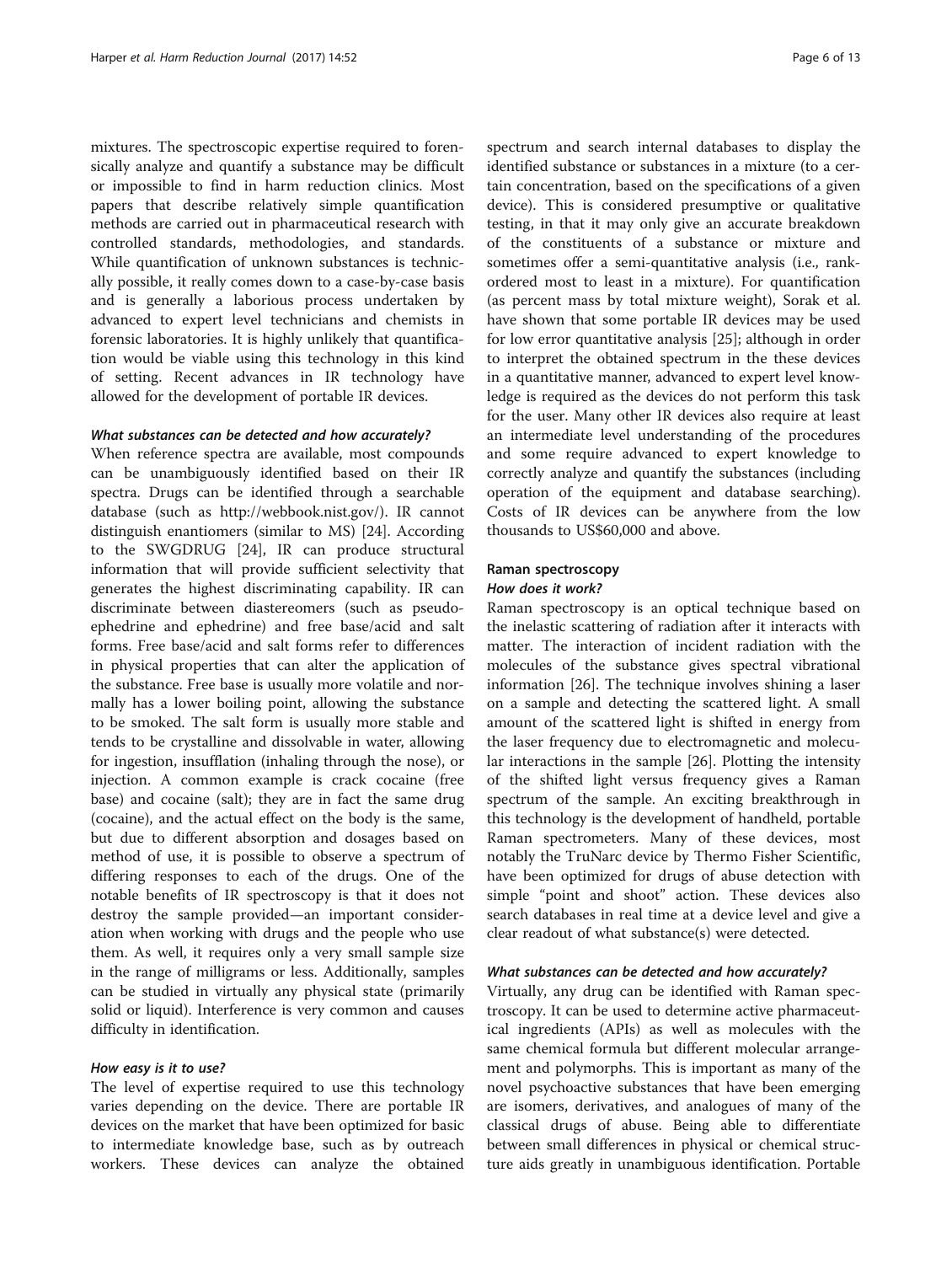Raman spectroscopy has even been reported to be able to detect the date-rape drug rohypnol (flunitrazepam) in spiked beverages [\[27](#page-12-0)].

Raman spectroscopy may have difficulty in identifying substances that exhibit strong fluorescence. These substances tend to be plant-based narcotics such as heroin. However, with proper sample preparation, it is possible to analyze even these substances. The TruNarc Raman spectroscopy device has been shown to have a very high level of agreement with laboratory results (MS) for cocaine, heroin, and methamphetamine; inconclusive results are generally related to illicit substances that are present at extremely low percentages of the total mixture. Some studies have indicated that cocaine can be detected at concentrations as low as 5% when the cocaine was cut with sorbitol [[28](#page-12-0)]. Others have detected amphetamine residues (millito micrograms) on paper currency using Raman spectroscopy [[29\]](#page-12-0). It must be stressed that the particular technology discussed (TruNarc by Thermo Fisher Scientific) does not offer quantitative data in its "point and shoot" identification action, although it does offer highly accurate and extremely easy-to-use qualitative testing. The Raman technique as a whole is able to identify and quantify (depending on the device) a wide range of illicit drugs, even in the presence of contaminants and adulterants [[26](#page-12-0)]. Given that there are many substances used to "cut" illicit drugs, this feature is an important one.

RS is rapid and non-destructive, does not require chemical reagents, can detect separate substances in mixtures, is not subject to interference from water or moisture, and importantly, can detect substances through transparent packaging (such as plastic bags and glass containers). Little or no sample preparation is required, although some sample preparation is required for substances that exhibit high fluorescence (including some cutting agents). RS is ideal for both organic and inorganic species and can be used for both qualitative and quantitative analysis. Due to the similarity to IR (detecting forms of molecular movement to identify), Raman has similar issues with quantitative analysis. While quantitative analysis can absolutely be done with Raman spectroscopy, it can be a much more difficult process that may not be possible in a harm reduction setting. Due to the difficulty of quickly and easily performing quantitative analysis on many unknown samples, an important consideration for outreach is that portable handheld devices specifically designed to detect drugs of abuse are available. Qualitative results can be obtained in a fraction of seconds to several minutes.

The cost of a RS unit can vary widely (in the low thousands of dollars to US\$50,000 and above). Like all of the previous devices, care must absolutely be taken in selecting the appropriate tool. Advanced knowledge is required for devices that are not optimized for drug testing.

#### How easy is it to use?

The level of expertise required to use this technology varies depending on the device, similar to IR. Some Raman spectrometers have been optimized for "point and shoot" action, giving a clear interpretation/reread of the substance(s) analyzed, and thus require merely basic to intermediate expertise for presumptive analysis. The requirements for quantitative analysis for portable "point and shoot" Raman spectrometers are similar to IR. Sorak et al. have also shown that some portable Raman spectrometers can offer quantitative analysis to a high degree of precision [[25\]](#page-12-0), although it must be stressed that this comes with the exact same considerations as the portable IR, as stated above. Other bench top or lab specific devices are most often not as simple and may require some database searching and interpretation of results. This can push the level of expertise required to intermediate, advanced, or expert, depending on the chosen device.

# X-ray diffractometry

#### How does it work?

In X-ray diffractometry (X-ray D), the drug sample is bombarded with high-energy X-ray radiation and crystalline atoms in the substance cause incident X-ray beams to diffract in various directions [\[30\]](#page-12-0). This allows for the determination of the spatial structure of molecules by measurement of how X-ray radiation is scattered by the molecular crystal lattice structure. By measuring the angles and intensities of the diffracted X-rays, it is possible to produce a three-dimensional picture of the density of electrons in the crystal, and, from this, it is possible to determine the positions of the atoms in the crystal as well as their chemical bonds and other structural information [\[30](#page-12-0)].

#### What substances can be detected and how accurately?

Any crystalline or partially crystalline substance (i.e., substances that are solid and usually either evidently crystalline or powder or pill, such as methamphetamine, ketamine, and cocaine) including those in mixtures and compounds with currently unidentified structure can be identified [[31](#page-12-0), [32\]](#page-12-0). This method is generally restricted to solid substances. X-ray D is used to identify precise chemical forms but not to quantify them. It can be used to identify diluents or adulterants [[31\]](#page-12-0). This method is sensitive to both polymorphs and contaminants (common in illicit drugs). X-ray diffractometry determines structural information of the substance, so the substance can be identified with a very high degree of accuracy. This method is specific because substances have unique diffraction lines or an "X-ray fingerprint." It is also sensitive in that drug concentrations and any additional agents used in cutting can be discerned through the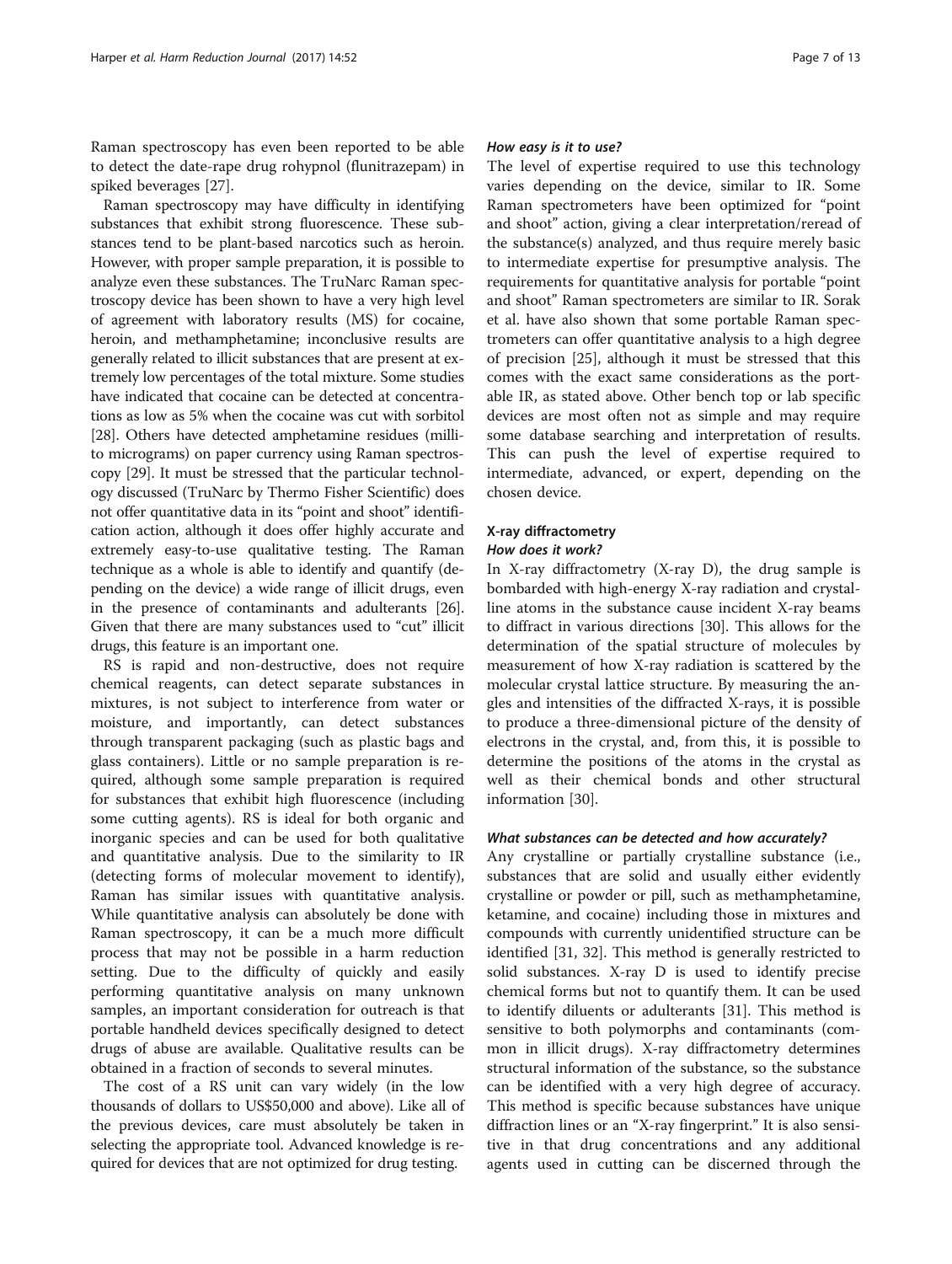obtained data. Studies have shown that this method can be used to identify a specific drug at only 5% of the total pharmaceutical formulation [\[33](#page-12-0)].

One benefit of X-ray D is that it requires no sample preparation and does not destroy the substance being tested. As well, only a very small sample size is needed (milligrams to micrograms) [[31\]](#page-12-0). While it is the most reliable structural determination method and can determine the structure of currently unknown molecules, it is not suitable outside of a laboratory environment.

#### How easy is it to use?

X-rays are highly radioactive and very damaging to organic cells/DNA. Thus, this method requires a high level of training and safety procedures and is restricted to laboratory environments. The skill level involved in operation is advanced to expert.

#### Least discriminatory

#### Microcrystalline tests

#### How does it work?

These chemical tests result in the formation of unique microcrystals of a given analyte when a specific reagent is applied. The unique crystal formation is compared to a reference standard/control using a common light microscope. Microcrystals are compared based on shape, size, color, and spatial arrangement [\[34\]](#page-12-0).

#### What substances can be detected and how accurately?

Several commonly abused substances can be identified, including cocaine, heroin, methadone, GHB (gamma hydroxybutyrate), ketamine, phencyclidine, amphetamines, and methamphetamine [\[34](#page-12-0)]. With test reagents chosen to induce development of specific microcrystals with the analyte and a reference/control standard available, these tests can be highly specific as the crystals formed are a direct consequence of choice of reagent and analyte and are unique under these circumstances. This is provided that other substances do not react in a similar way, if at all, with the reagent, and provided that impurities, dilutents, and adulterants do not prevent or mask the formation of characteristic microcrystals for the drug tested. In these cases, a microcrystalline test can be considered highly characteristic but non-specific enough for a confirmatory test. Thus, this method is best suited to pure and/or separated samples. Sensitivity is high as samples require only micrograms of substance.

The benefit of microcrystalline tests is their relatively low cost. Minute amounts of reagents are required. Instrumentation is simple; however, this method does not quantify how much of a substance is present. Unfortunately, the sample that is tested is destroyed in the process, which may be less than ideal for people who are bringing the samples for identification.

#### How easy is it to use?

The expertise required is intermediate to advanced and requires adept interpretation of results.

#### Thin-layer chromatography

#### How does it work?

Thin-layer chromatography (TLC) is a technique in which a sample is placed onto a planar stationary phase then a liquid mobile phase resulting in capillary action. The analyte is either adsorbed to the stationary phase or is in the mobile phase, and the time spent on the stationary phase or time spent in the mobile phase determines its retention time. Components of the sample travel at differing rates depending on the component's size and affinity for the mobile phase [[35](#page-12-0)]. The result is a plate of spots (separated components of the mixture) that have moved various distances on the stationary phase.

#### What substances can be detected and how accurately?

TLC can detect barbiturates, benzodiazepines, GHB, heroin, morphine, opium, oxycodone, and other opiates, amphetamines, cocaine, methamphetamine, MDMA (methylenedioxymethamphetamine or Ecstasy), ketamine, LSD, marijuana, mescaline, synthetic cannabinoids, and cathinones (commonly referred to as "bath salts"). Using TLC, it may be difficult to separate and identify novel psychoactive substances [[36\]](#page-12-0). TLC performs fairly poorly at separating complex mixtures. Sensitivity is in the micro-nanogram range. Specificity can range from intermediate to high depending on the mixture, and measured retention factors can be used to make a preliminary identification of a substance but are not specific to a single compound [[35](#page-12-0)]. In order to increase specificity in cases of similar retention factors, it must be used in conjunction with another technique such as Raman spectroscopy or colorimetric testing or in the case of UV active species, UV.

TLC is a relatively low-cost way to test substances and demonstrates good sensitivity and speed of separation. It can be used as a presumptive test with a fairly high degree of accuracy depending on sample purity. While TLC can identify some known substances in provided samples, it does not indicate (quantify) how much of a substance is present in the sample. TLC is best used in conjunction with a more discriminating technique such as Raman spectroscopy, MS, or IR.

#### How easy is it to use?

TLC is relatively simple to use and interpret and is thus suitable for basic to advanced skill level. This means that someone with basic skill may be able to perform a test following instructions but have trouble interpreting the results, whereas someone with intermediate to advanced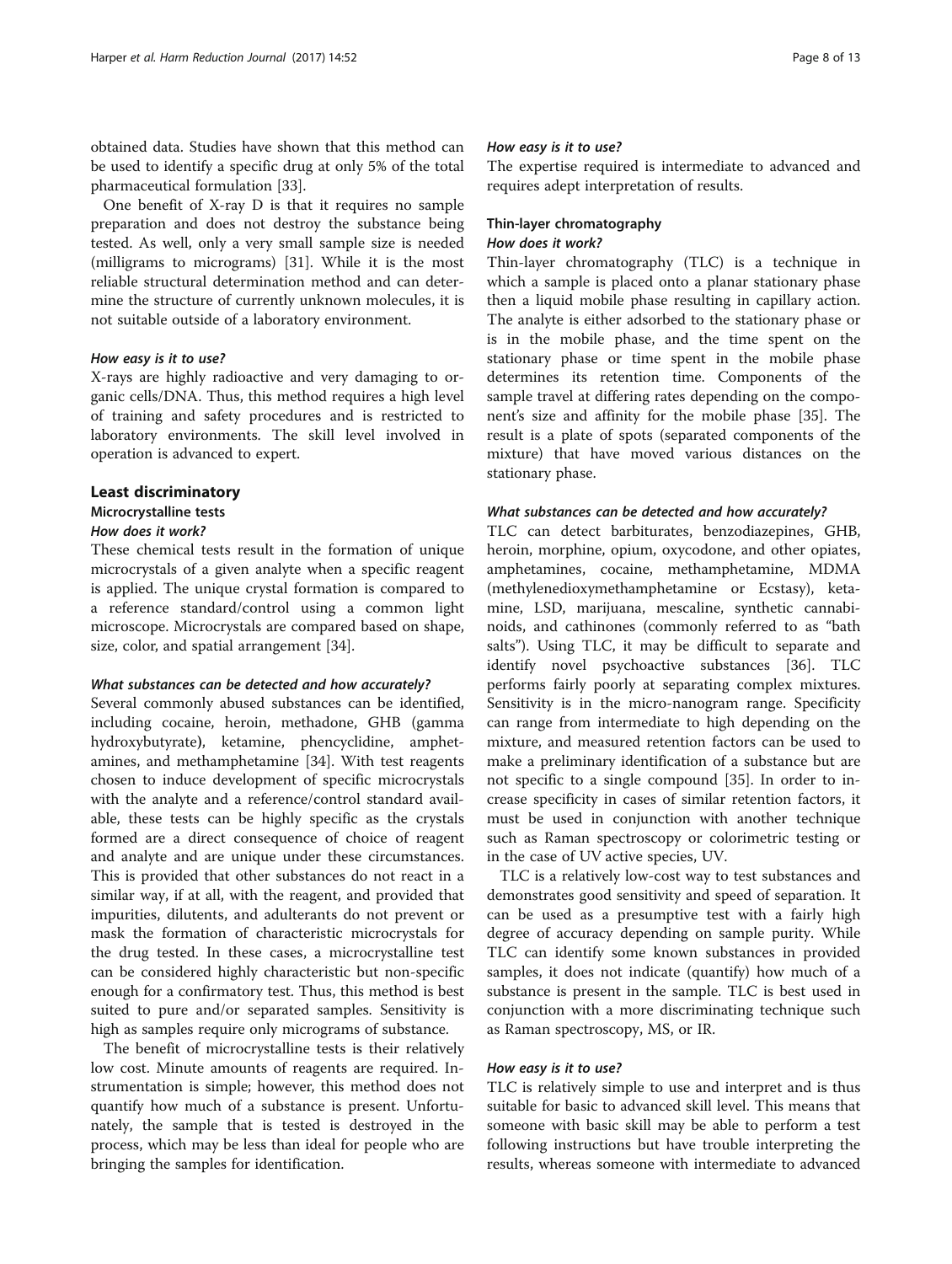skill level would have greater ability to interpret a test and could supervise basic skill level users.

#### Spot/color tests

#### How does it work?

Spot/color tests offer presumptive testing based on chemical reactions between analytes and indicators. There are many possible indicator tests such as cobalt thiocyanate, Dille-Koppanyi, Duquenois-Levine, Mandelin, Marquis, nitric acid, para-dimethylaminobenzaldehyde, ferric chloride, Froehde, Mecke, Zwikker, and Simon's (nitroprusside) [[37](#page-12-0)]. The indicator chemically reacts with the analyte and causes a reaction that creates a certain color staining depending on the analyte tested. Spots are then compared visually with reference charts, the current standard being the Munsell color charts. There is a method that bypasses the human eye and its subjectivity by using a simple smartphone app to identify colors with high precision and accompanying software that matches the results in a searchable database [\[38\]](#page-12-0). This allows for a more precise quantitation of the color and therefore higher accuracy identification.

#### What substances can be detected, and how accurately?

Colorimetric tests exist for most drugs of abuse, including cocaine, various pharmaceutical opioids, amphetamines, LSD (lysergic acid diethylamide), cathinones (bath salts), heroin, and fentanyl. There may be other novel psychoactive substances that do not (yet) have any associated colorimetric tests. Each specific named test will have information on what analytes it can be used with. Unfortunately, the test also destroys the sample provided. That said, color tests do not require much sample: if it can be seen, it can be tested.

Colorimetric tests can be quite sensitive, with limits of detection in the microgram range depending on the spot test utilized and the analyte [\[37\]](#page-12-0). Multiple tests with multiple reagents can be used if a mixture of drugs is suspected, though each test requires in the low milligram range of substance and destroys the substance in testing. With the proper standards, these tests can be quite specific, although multiple analyses may be required for high specificity. Some knowledge about what the substance is supposed to be and about general appearance of certain substances can increase specificity. Colorimetric tests are considered presumptive, in that they can only identify presence or non-presence of a particular substance based on the test administered. A single test/reagent will only test for the presence or absence of a drug or class of drugs. A typical test is not sufficient for a suspected mixture or even an unsuspected mixture if there is any reason at all to have suspicion of the substance. An example battery test protocol for considerations of how to test a suspected mixture is included below.

Actual color results may vary depending on the concentration, whether the drug is in salt or free base form, additional diluents, or contaminants; positive result may indicate a specific drug or class of drugs present, but not always specific for a single drug or class. Colorimetric tests rely on simple chemical reactions and produce visible results that can be interpreted with the naked eye.

#### How easy is it to use?

Reagents and laboratory materials needed are inexpensive and readily available and can be performed with minimal training. Because each individual perceives color uniquely and because lighting conditions are not always optimal in non-lab settings, accuracy can be greatly enhanced with the use of smartphone apps to report color test results quantitatively [\[38](#page-12-0)]. Overall skill level required is basic to intermediate. A basic user can run the simple test and obtain results, whereas an intermediate user would run a standard protocol. An example of an intermediate protocol would be to run a battery of tests based on how much sample can be obtained without objection from the user. The tests should be based on an educated guess system, narrowing down possibilities through analysis and questions. Potential questions would be as follows: What did the user think it was or was told it was? What are recent novel substances that have been appearing in the clinic or on the street lately? What is the most dangerous substances worth testing for (smallest window of dosage)? Is there any knowledge of common mixtures, such as opioid mixtures?

The tests should be interpreted within a maximal 10 min window. The tests can be analyzed via smartphone or at least under good lighting if using the naked eye in order to most accurately determine color. The tests can then be matched against a database if a computer or the internet is available. From a system such as this, a presumptive test can then become a much more powerful tool.

#### Immunoassay

#### How does it work?

Immunoassay involves the binding of an antibody that is selective for the drug or drug group of interest (antigen) and a label that will be part of the antibody-antigen complex that can be detected using some means (such as fluorescence). Antigen-antibody binding is based on a typical immune system response in which antibodies in biological tissue bind to antigens in order to neutralize or remove them. This technique is rarely used in drug analysis because these methods were originally designed for analysis in biological materials (primarily metabolites in urine). Thus, traditionally, immunoassay provides important patient information for clinicians but does not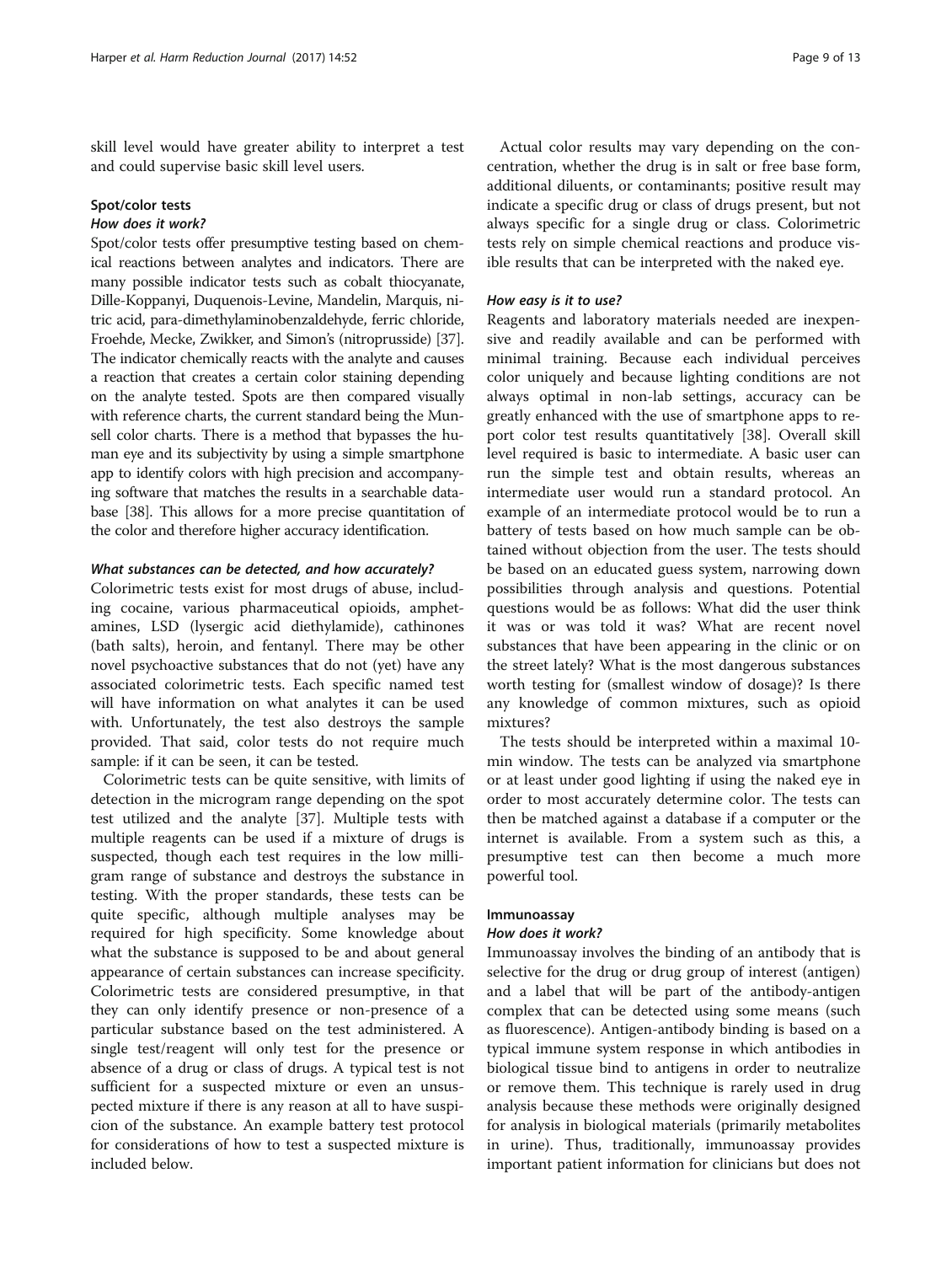provide a determination of the type or amount of a drug prior to its ingestion/injection. ELISA can, however, be used to perform other types of biochemical assays in the detection of an analyte in a liquid sample. Very little scholarly information is easily accessible about which specific drugs ELISA can detect outside of biological samples (post ingestion/metabolization).

#### What substances can be detected and how accurately?

Various opioids and cocaine can be detected rapidly and somewhat effectively using immunoassay technology. There are problems with specificity regarding immunoassays, and there have been many instances of false positives due to similarity in drug structures or metabolites. Sensitivity is quite high with detection in the microgram range as antibody-antigen interactions occur on a molecular level [[39\]](#page-12-0).

#### How easy is it to use?

Immunoassay is fast and relatively inexpensive and in most instances, does not require high-level scientific knowledge to perform and interpret. Running such tests can require intermediate skill level. However, there is very little information available that has been scientifically published or available for public access on the usage of immunoassays for whole drug analysis. Immunoassay is most often employed to detect drug usage after the fact, such as in urine drug screens.

#### Urine dipstick test

This method has recently come under attention as a relatively cheap, easy-to-use presumptive test for fentanyl [[40\]](#page-12-0). A sample of the drug sample is dissolved in water, and if the drug contains fentanyl in a concentration above the cut-off levels, an indicator on the strip will appear. The methodology works via chromatographic immunoassay, and in the presence of an appropriate analyte, a strip on the indicator stick appears/changes color.

To date, fentanyl is the only drug for which this method of drug checking has been reported being used [[25\]](#page-12-0), and there is little published data about this methodology. There is no scientific data on sensitivity, although the strips have been developed to detect fentanyl in urine and are therefore specific to testing for fentanyl and/or fentanyl metabolites.

The provided sample is destroyed in the testing process. Urine dipsticks are very easy to use, quick to check, specific for fentanyl, proven in urine test situations, and recently been proven efficacious in testing unknown drug mixtures for the presence of fentanyl. However, dipsticks were designed for drug detection in urine, and therefore, due to low specific weight in other mediums, it may be possible that false positives occur.

Another potential concern with this method is that many retailers will only sell to health professionals, and thus, these items may be difficult to procure for harm reduction agencies unless they are affiliated with a health clinic. Some medical device companies may object to such a test being used in a harm reduction setting, even in the presence of qualified health professionals for liability reasons.

#### Ultraviolet spectroscopy How does it work?

This method is based on the absorption of light energy in the ultraviolet (UV) wavelength range. Light in this range can raise the energy levels of the electrons within a molecule from ground state to higher energy levels. Each transition to a higher energy level requires a given amount of energy, provided by light of a particular wavelength. Using a particular wavelength of light, a characteristic UV absorption spectrum can be obtained based on the electronic structure of the whole molecule as this structure will determine what wavelength(s) are absorbed versus which pass through a sample. UV-vis (ultraviolet visible) spectrophotometers measure the intensity of light passing through a sample and compare it to the intensity of light before it passes through the sample and capture this information to create a characteristic spectrum.

#### What substances can be detected and how accurately?

Drugs with similar structures may provide the same UV spectra. UV-vis has been used to identify MDMA, ketamine hydrochloride, cocaine hydrochloride, diazepam, phenobarbital, and barbital concentrations in the microgram range, as well as specifically identify six different compounds and for the first time, accurately discriminate some mixtures [[41](#page-12-0)]. Other substances may be identifiable although literature is sparse on confirmatory usage for a broad spectrum of illegal drugs. UV spectrometry can be used on solid samples and therefore can be nondestructive in nature, although some samples may need preparation that can make them unsuitable for use afterwards. UV can be used quantitatively (amounts) and qualitatively (identification) and yields rough structural information providing modest selectivity to allow for some discriminating capability [[24](#page-12-0)].

UV can be combined with chromatographic techniques for greater selectivity and specificity. It is not suitable for detection of several drugs in a mixture. Samples must be diluted or the technique can yield saturated spectra. Compounds lacking suitable chromophore provide no signal (for example, GHB has a low wavelength chromophore which makes analysis by UV-vis much more difficult without further sample preparation), although most drugs of abuse have a suitable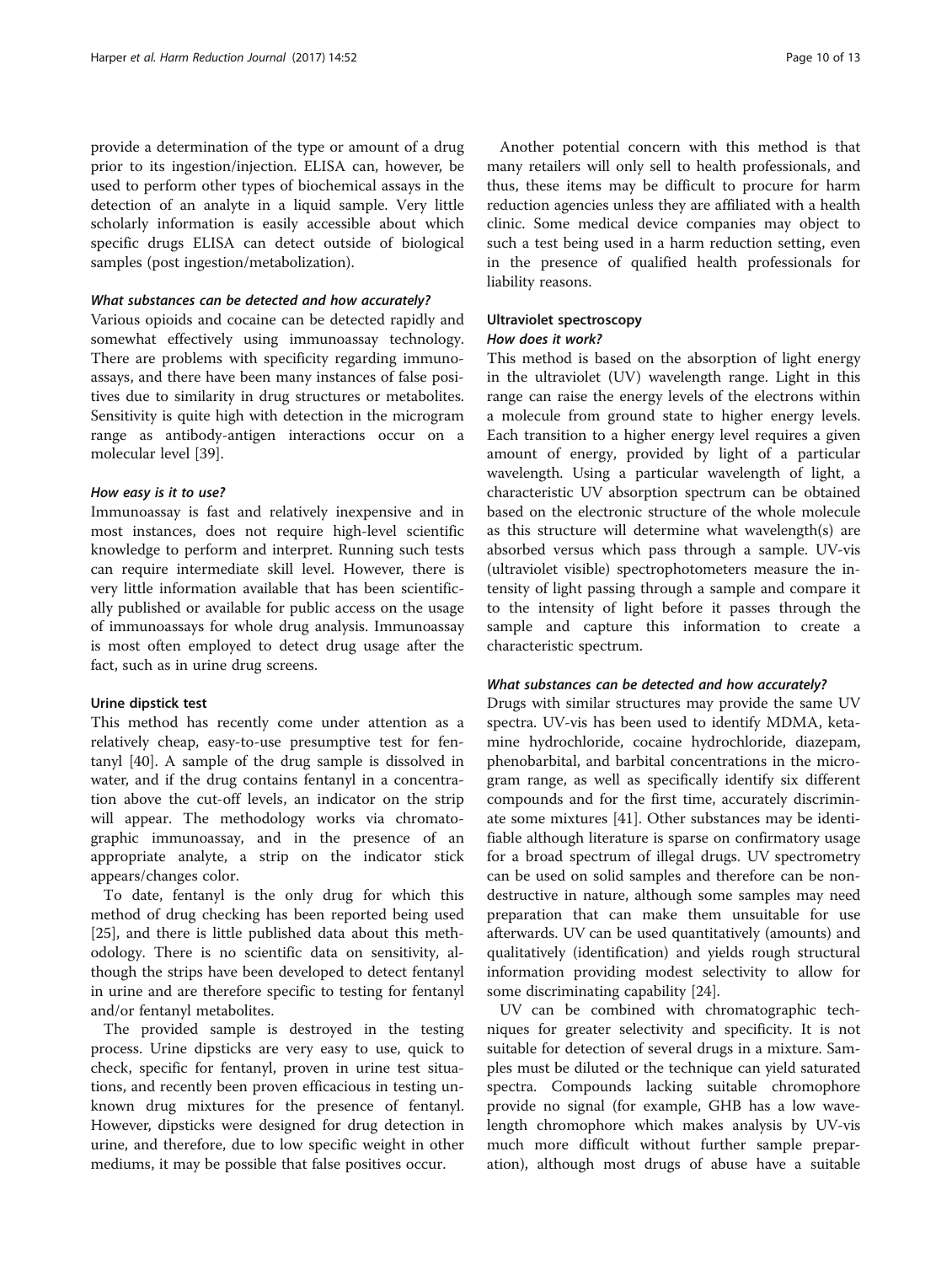chromophore due to aromatic ring structures in their chemical structures. Additionally, UV spectrum can vary depending upon the pH of the sample solution, and it is possible for chemical composition to change during the analysis. The level of expertise involved in UV is basic to advanced. The technique may be easily taught to someone with little to know theoretical knowledge of the technique, although interpretation of results would require intermediate to advanced knowledge.

#### Conclusion

There are many variables to consider when selecting technology for drug checking on the front lines of harm reduction. Harm reduction agencies, if pursuing the addition of drug testing services, will need to consider not only the quantitative capabilities of the tests but whether the agency can afford the human and fiscal resources to support the use of the technology. Thus, the recommendations include a strong bias to cost-benefit and beg the important question of whether some of the less discriminatory interventions are better than no intervention at all. With these considerations in mind, the following recommendations will summarize the methods for drug testing at a point-of-care level.

The techniques that are the strongest candidates based on all considerations are IMS, IR, Raman spectroscopy, and spot/color tests, although these too have some associated drawbacks. Spot/color tests are purely presumptive. In most cases, quantitation is contingent on expert interpretation. In some cases, the therapeutic index is so small and such miniscule quantities can be used as an additive to mixtures that only the highest discriminatory techniques mentioned above are capable of proving unequivocally that the quantity present would fall in therapeutic index (i.e., would produce a high but not be fatal, barring extraneous circumstances).

In our review, the best methods for point-of-care drug testing are handheld IR or Raman spectroscopy. From a cost-to-benefit analysis, these methods (specifically the portable/handheld units) are superior in almost every way to every other method. Manufacturers have simply made these technologies extremely easy to use and effective at identification of unknown analytes. The major downsides of this technology are that quantitation may require advanced expertise and that these units are still fairly expensive. To use these units qualitatively usually requires very little technical expertise or training. Intended for use in the field, these units are small and portable and tend to be fairly rugged, while also being able to have near-lab identification ability [[25](#page-12-0)]. While many of these devices are only currently in use in law/ drug enforcement settings, use in harm reduction settings would be worth exploring.

IMS spectrometers are very robust and require minimal maintenance. They are routinely used in airports worldwide for narcotics detection. Training is easy and quick, and sensitivity and selectivity are very high. Consumables are cheap and have long lives. Sampling is non-destructive and quantification is possible without expert level understanding. Analysis is quick and accurate. IMS is the best option available for clinics with a moderate level of funding. Some gas analyzers allow online updating; rapid sample analysis of liquid, solid, and gas; and discrimination of multiple interfering species in a complex matrix. The capability to update online allows methodologies and new molecular species to be shared instantly among clinics enabling point-of-care testing to remain current.

Other methods worth considering for point-of-care drug testing are MS, TLC, and UV spectroscopy. MS is considered the current gold standard in forensic drug analysis. Since MS units have been in use for a long time, it is actually possible to obtain one for a decent price (low-to-mid thousands) in the used market. However, in order to obtain a newer device optimized for drug testing or for testing extremely low concentrations, it would come with a higher price tag, usually in the hundreds of thousands of dollars. This presents a difficulty of its own because of the wide range of machines available, it would take some considerable research at clinic level to determine the cost-benefit analysis of a new or used machine to ensure acquisition of a machine that is suitable for its intended purpose. Additionally, operation and maintenance of MS machines is still complex, so a clinic would have to assess training, operation, maintenance, and associated ongoing costs which may place such a device beyond the time and/or monetary costs to the clinic compared to the benefits provided.

UV spectroscopy and TLC are more affordable options, but also much less discriminatory. Both of these methods tend to be less technical in operation, maintenance, and interpretation of results, but also do not offer quantification at the same level of the more discriminatory methods. They are also less expensive than all of the more discriminatory techniques. However, when used in conjunction, TLC and UV can be quite powerful in identification of a wide variety of substances (including mixtures) and offer a more rudimentary quantification than the more discriminatory techniques.

A lower technology option is the spot/color tests, which are purely presumptive in nature, although they can be fairly specific at identification of a compound and/or mixture when utilizing a standardized procedure utilizing a battery of tests (as described above). Information about optimal technique can be easily accessed via the internet. Color tests are cost effective, fast to complete, and very easy to perform. The use of a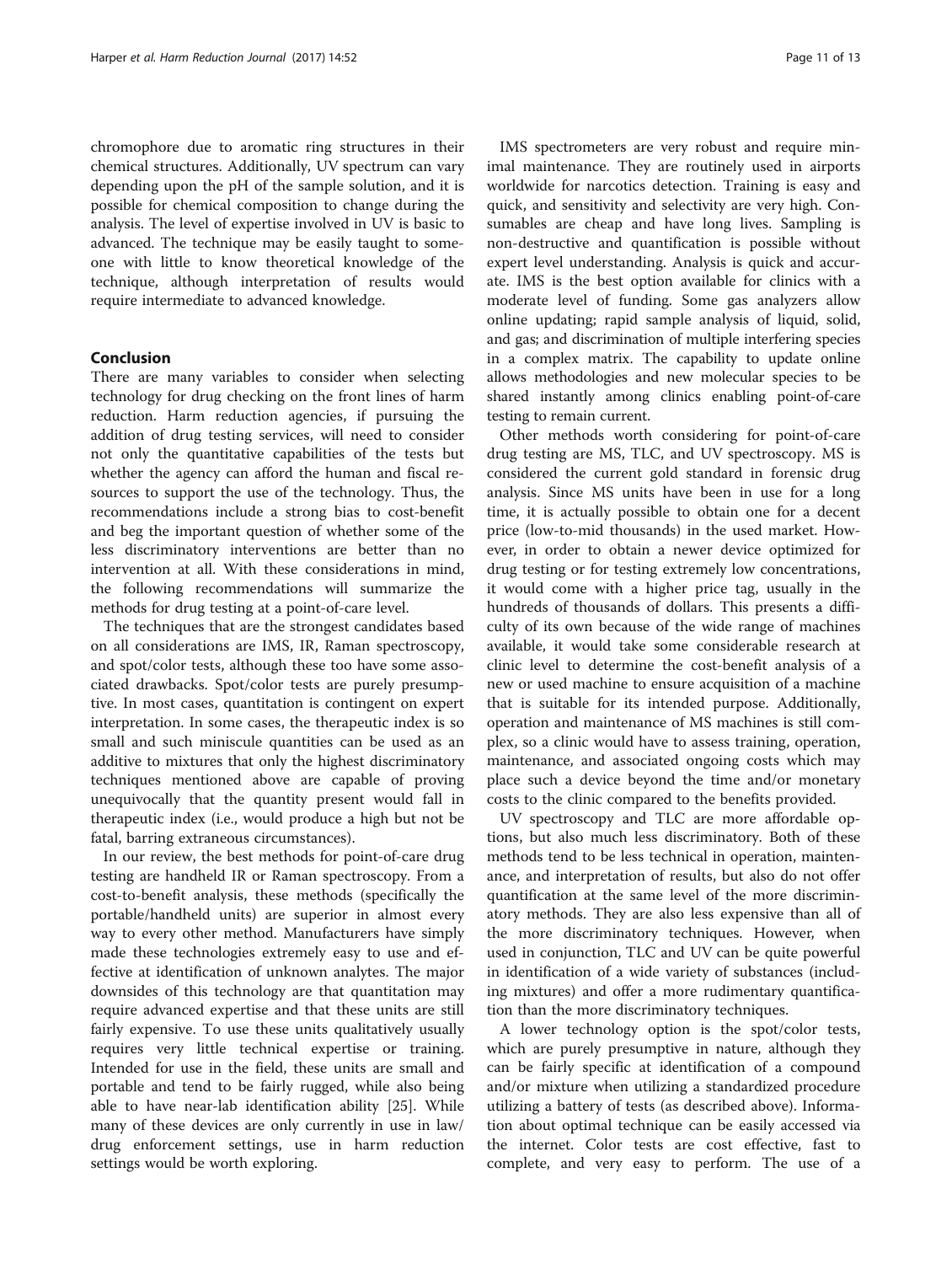<span id="page-11-0"></span>smartphone app can aid in identifying the exact color profile. This can then be used in conjunction with a searchable database to perform the most accurate identifications. The fact that this technology is so costeffective, easy to perform, and requires a very minute amount of substance makes it really stand out from many of the other presumptive methods [[16\]](#page-12-0). This type of test is widely used in Europe [\[16](#page-12-0)]. These tests are not perfect and can be performed incorrectly. A proper standardization of technique should be implemented at the clinic level to maximize the accuracy of these tests.

Drug testing methods that are less suited to pointof-care drug testing situations include immunoassay, microcrystalline testing, and X-ray diffractometry. Immunoassays are traditionally designed for usage in biological samples as they work based on antibody-antigen interactions and as such are best suited for testing excreted metabolites (such as in urine). At best, an immunoassay can indicate the presence of drug(s), and at worst, they can give a high proportion of false positives. This may result in people using the substances anyways or serve to give the clinic a poor reputation, and users may soon stop going to the site for drug testing. That said, they are affordable and portable and can detect potentially fatal drugs like fentanyl.

Microcrystalline testing is a highly limited method as the drug needs to be mostly (or completely) pure. This testing has no quantification capabilities at all and requires high skills and knowledge to identify drugs based purely on crystal structure. X-ray diffractometry is a highly discriminating testing method; however, this method basically requires partnership with a specialized lab/institution. X-ray diffractometers are incredibly expensive (mid-to-high tens of thousands), difficult to maintain and operate, and have the added factor of using radioactivity which may present health and safety concerns.

There is a wide variety of techniques that have been validated for drug identification and/or quantification. Each of these techniques has a variety of associated pros and cons that must be considered. With this in mind, this review is not meant to be an in-depth rigorous scientific treatment of each of these methods, but a guide for the practical consideration of usage and recommendations for point-of-care harm reduction purposes. It is sincerely expected that this document will help to narrow down consideration of each of these techniques and that each clinic would then determine a smaller subset of techniques to consider implementing. It would be prudent for clinics that can obtain the funding to contact the companies who produce and design these devices and discuss possible usage in a harm reduction setting as many of the devices are only currently in use in law enforcement and research.

#### Abbreviations

API: Active pharmaceutical ingredients; FAIMS: Field asymmetric ion mobility spectrometer; GC: Gas chromatography; GHB: Gamma hydroxybutyrate; IMS: Ion mobility spectrometry; IR: Infrared; LC: Liquid chromatography; LSD: Lysergic acid diethylamide; MDMA: Methylenedioxymethamphetamine or Ecstasy; MS: Mass spectrometry; RS: Raman spectroscopy; SWGDRUG: Scientific Working Group for the Analysis of Seized Drugs; TLC: Thin-layer chromatography; UV: Ultraviolet; UV-vis: Ultraviolet visible; X-ray D: X-ray diffractometry

#### Acknowledgements

Funding NA

NA

#### Availability of data and materials

NA

#### Authors' contributions

LH analyzed the extant literature, creating the basis for the paper. JP offered technical analysis and editorial support. EP worked with LH to make the text suitable to a non-technical audience. All authors read and approved the final manuscript.

#### Authors' information

LH holds a Bachelors of Engineering, majoring in Biomedical Engineering and minoring in Biotechnology obtained from the University of Guelph in 2016. He is currently enrolled in a second degree program and participating in research in Biochemistry at the University of Lethbridge. Lane is also interested in the politics of sensible drug policies and associated programs, including, but not limited to, the implementation of harm reduction best practices in Canada.

JP received a Bachelors of Science in Chemistry from Carleton University. He currently works on automation and sensing technology.

EP holds degrees in nursing and is an assistant professor in the Faculty of Health Sciences at the University of Lethbridge. EP has a clinical background in outreach nursing and harm reduction and conducts research and evaluation studies with local harm reduction agencies.

#### Ethics approval and consent to participate

NA

#### Consent for publication

NA

#### Competing interests

The authors declare that they have no competing interests.

#### Publisher's Note

Springer Nature remains neutral with regard to jurisdictional claims in published maps and institutional affiliations.

#### Author details

<sup>1</sup>University of Lethbridge, 4401 University Drive, Lethbridge, AB T1K 3M4, Canada. <sup>2</sup>Carleton University, 1125 Colonel By Dr, Ottawa, ON K1S 5B6 Canada.

#### Received: 26 May 2017 Accepted: 24 July 2017 Published online: 31 July 2017

#### References

- 1. Canadian Community Epidemiology Network on Drug Use. Deaths involving fentanyl in Canada, 2009–2014. Ottawa: Canadian Centre on Substance Abuse; 2015.
- 2. Canadian Institute for Health Information. Hospitalizations and emergency department visits due to opioid poisoning in Canada. Ottawa: Author; 2016.
- 3. Canadian Institute for Health Information. 13 Canadians hospitalized each day for opioid poisoning. Ottawa; 2017. [https://secure.cihi.ca/estore/](https://secure.cihi.ca/estore/productFamily.htm?locale=en&pf=PFC3328&media=0) [productFamily.htm?locale=en&pf=PFC3328&media=0.](https://secure.cihi.ca/estore/productFamily.htm?locale=en&pf=PFC3328&media=0) Accessed 16 Mar 2017.